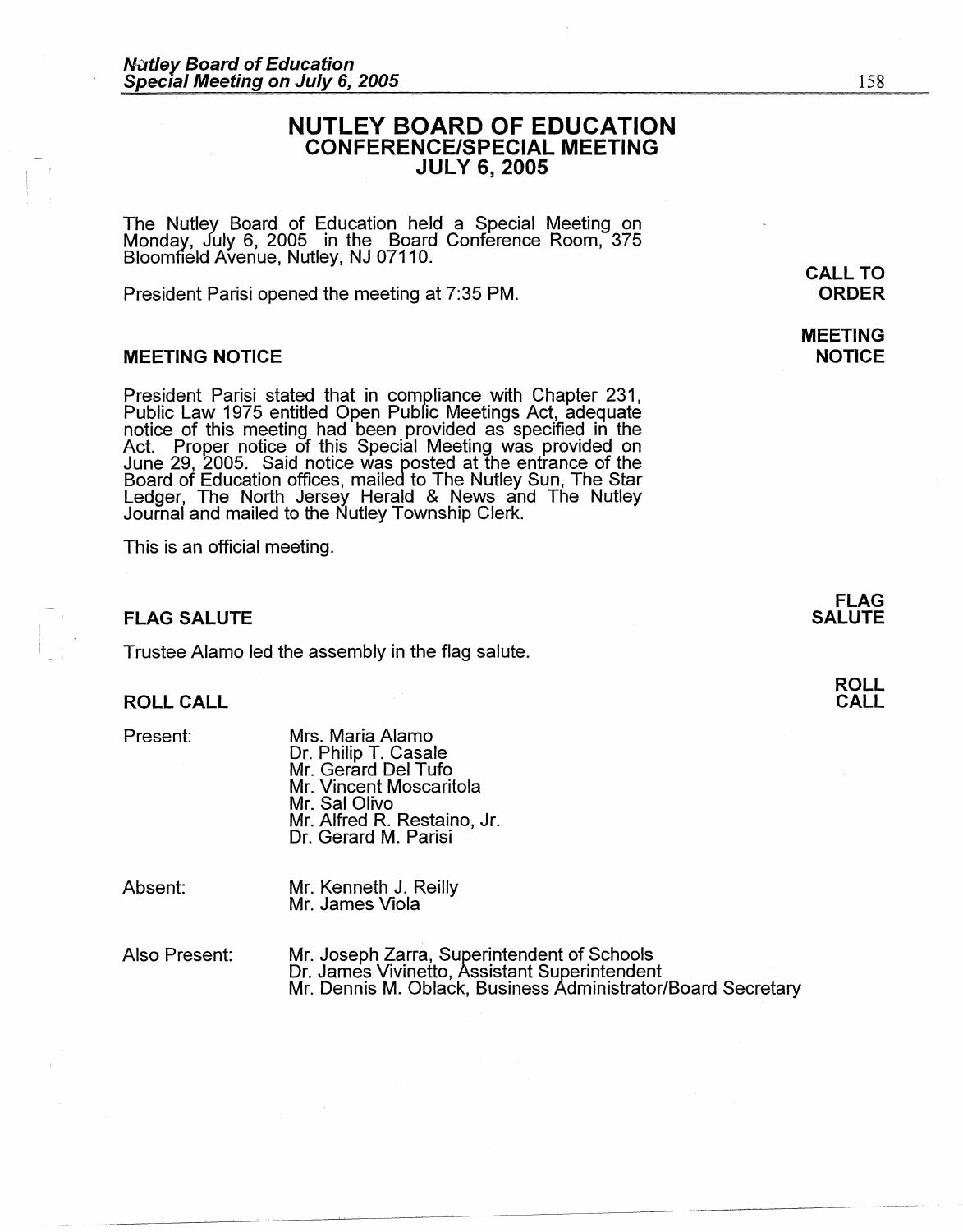# **MOTION TO ADJOURN TO EXECUTIVE SESSION**

At 7:38 PM Trustee Del Tufo moved and Trustee Moscaritola seconded the following resolution:

WHEREAS, the Board of Education will be discussing matters exempt from public discussion pursuant to N.J.S.A. 10:4-12,

NOW, THEREFORE, BE IT RESOLVED that the Board of Education adjourn to closed executive session at this time to discuss procedures for conduct at Board meetings, and

BE IT FURTHER RESOLVED that the results of the discussions will be made public by inclusion on the agenda of a subsequent meeting of the Board of Education or when the reasons for discussing such matters in closed session no longer exist.

The motion was unanimously approved by voice vote.

### **RECONVENE MEETING**

At 7:50 PM Trustee Alamo moved, Trustee Olivo seconded, and the Board unanimously approved by voice vote a motion to reconvene the open public meeting.

Mr. Oblack explained the purpose of the two resolutions being presented.

President Parisi gave a synopsis of discussions at prior meetings regarding specific questions to be proposed in the September 27, 2005 referendum. President Parisi asked Superintendent Zarra to give his comments regarding the issue. Superintendent Zarra commented on the significant needs in the elementary schools and the urgency of addressing these needs immediately given the dwindling availability of tunas from the State.

President Parisi introduced Alan Ianuzzi of Tri-Tech Engineering who introduced John Agostini who has been employed by: Tri-Tech as an on-site Project Manager for the Franklin Midale School Renovation Project.

President Parisi asked Board Architect Lee Heckendorn to review the status of the Franklin Middle School Project and Mr. Heckendorn indicated that request for bids had been advertised and several requests for bid documents had been received. Mr. Heckendorn indicated that the project was on schedule. President Parisi also asked Mr. Heckendorn to update the Board regarding the meeting with the Department of Education facilities representatives. Mr. Heckendorn indicated that these individuals strongly advised against posing the questions on a building systems basis. He also stated that the state officials confirmed their belief that state funds will not be available after the September referendum date.

۷ş

 $159$ 

 $\blacksquare$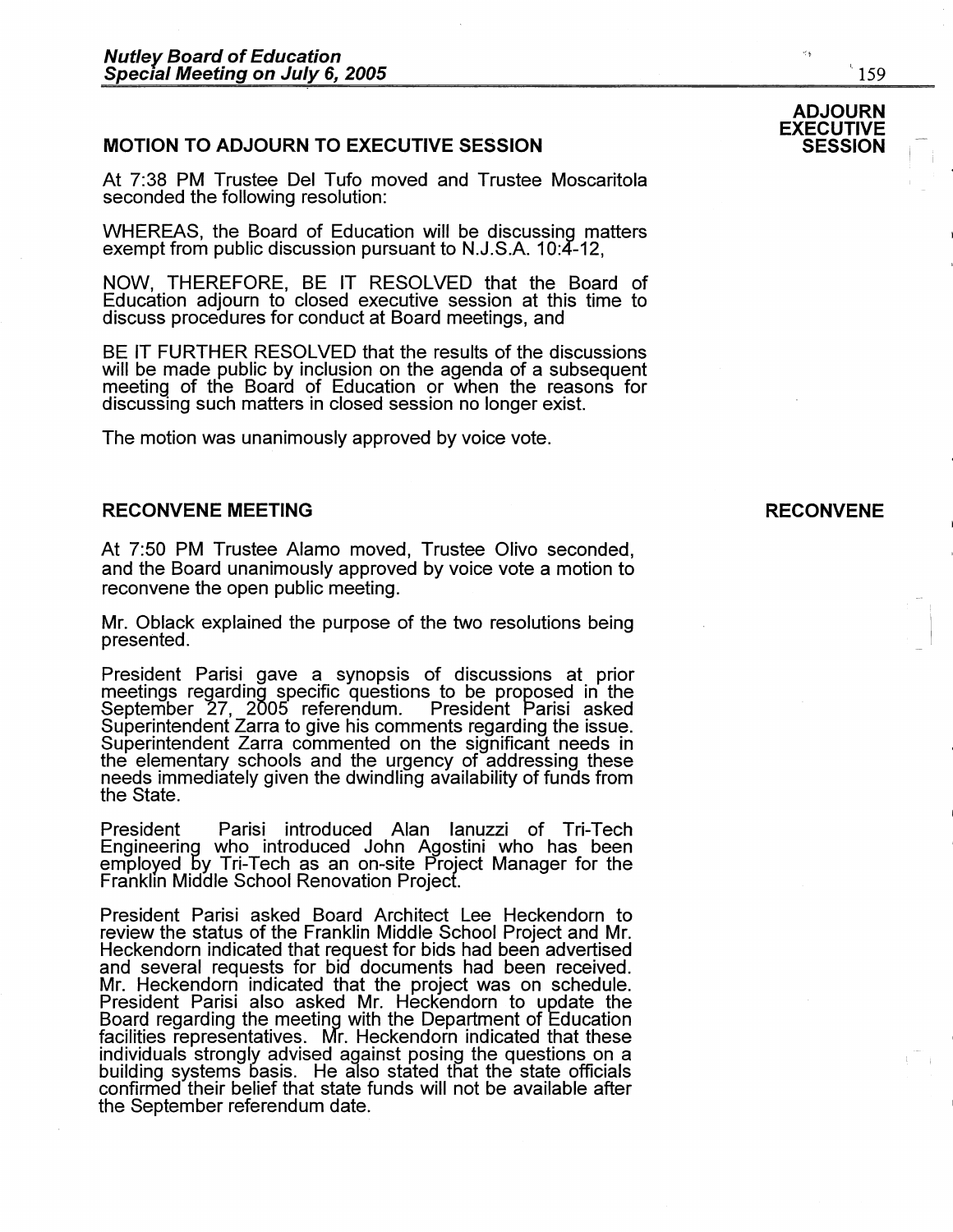Trustee Moscaritola indicated that a contingency plan was needed in case the September Referendum fails.

President Parisi asked whether any of the trustees felt that there was not a need to proceed with the full scope of work proposed. No trustees indicated such an opinion.

Trustee Casale discussed the two most recent proposals i.e., two questions with three schools each or three questions with two schools each. Discussion was also held on a contingency plan of appealing to the Commissioner of Education in the event of a failure of a September referendum.

Trustee Restaino discussed his preference for a one-question Trustee Alamo discussed her reasoning for concurring with Trustee Restaino. Mr. Olivo suggested a twoquestion referendum. A discussion ensued on all topics.

### **HEARING OF CITIZENS (Resolutions Only)**

None

# **RESOLUTIONS**

Trustee Olivo moved, and Trustee Moscaritola seconded, the following resolution. Upon being put to a roll call vote the resolution was approved.

### **1. APPROVAL OF THE NUMBER OF SCHOOL BOND PROPOSAL QUESTIONS TO BE INCLUDED ON THE BALLOT OF THE SPECIAL ELECTION ON SEPTEMBER 27 2005**

WHEREAS at a Special Meeting on December 6, 2004, the Board of Education of the Township of Nutley authorized the Board President, the Superintendent of Schools, the School Business Administrator/Board Secretary, the Project Architect, Bond Counsel and other appropriate representatives of the Board to take all steps necessary to conduct a special election on September 27, 2005, in order to vote on one or more school bond proposals for elementary school capital improvements,

NOW THEREFORE BE IT RESOLVED that the Board of Township of Nutley reaffirms said authorization, and

BE IT FURTHER RESOLVED that the Board directs the appropriate representatives of the Board to develop two questions to be voted on, subject to approval of the Projects by the New Jersey Department of Education, as follows:

# **RESOLUTIONS**

**HEARING** 

**CITIZENS** 

**OF** 

#### **APPROVE BOND QUESTION**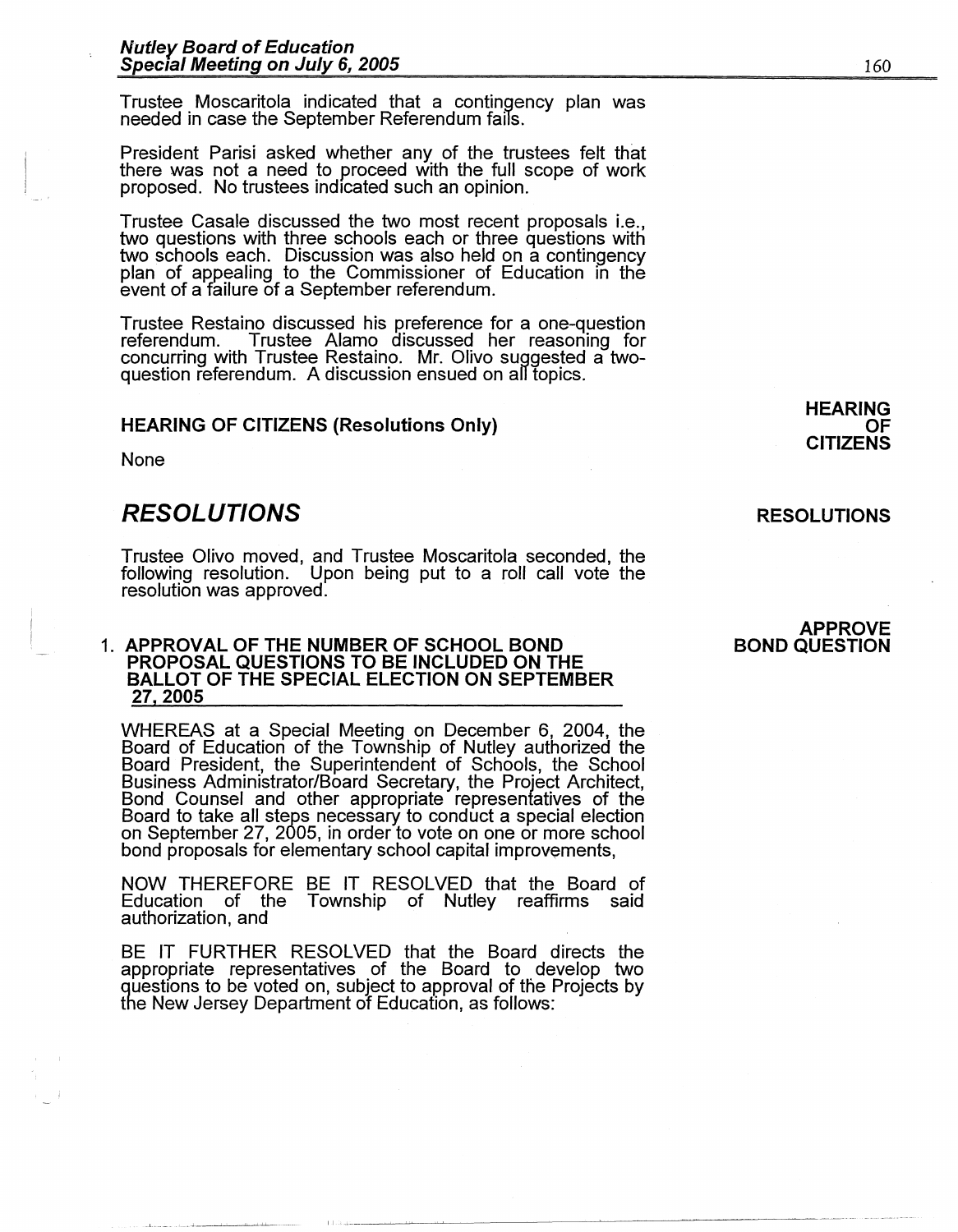| Question # | <b>Schools/Facilities</b>          |  |  |  |
|------------|------------------------------------|--|--|--|
|            | Lincoln, Spring Garden, Washington |  |  |  |
|            |                                    |  |  |  |

2 Radcliffe, Nutley High School, Yantacaw, Park Oval

and

BE IT FURTHER RESOLVED that the Board approves the contingent status of question 2 such that passage of question 2 is contingent on the passage of question 1.

Trustee Restaino moved, and Trustee Casale seconded, Resolutions 2 and 3.

Upon being put to a roll call vote Resolutions 2 and 3 were unanimously approved.

### **2. AMEND RESOLUTION FOR ALLOCATION OF SALARIES** - **FEDERALLY FUNDED PROGRAMS**

BE IT RESOLVED that the Board of Education approves the amendment of Resolution 10 from the Regular Public Meeting on May 23, 2005 reflect the salary of Mrs. Laura Reilly being<br>paid out of Title I Funds as 30% of her regular salary of \$41,288, which is \$12,386.

### 3. **ACCEPTANCE OF TEMPORARY CLASSROOM UNIT LEASE PURCHASE AGREEMENT**

WHEREAS the Nutley Board of Education has determined that a true and very real need exists for the acquisition of a Temporary Classroom Unit and related equipment at Yantacaw School described in Agreement #40018732 with Commerce Bank appended hereto as Appendix A, and

WHEREAS the Nutley Board of Education has taken the necessary steps, including any legal bidding requirements, under applicable law to arrange for the acquisition of such Equipment.

BE IT RESOLVED, by the Nutley Board of Education that the terms of said Lease Purchase Agreement are in the best interests of Nutley Board of Education for the acquisition of such Equipment, and the Nutley Board of Education designates and confirms the School Business Administrator/Board Secretary, Dennis M. Oblack to execute and deliver, the Lease Purchase Agreement.

**ACCEPT A** 

**TEMP. CLASSROOM LEASE/PURCHASE** 

|  | וו טונטוואט     |  |
|--|-----------------|--|
|  | <b>YANTACAW</b> |  |

**AMEND** 

**ALLOCATION** 

**PROGRAMS** 

**FEDERALLY FUNDED**